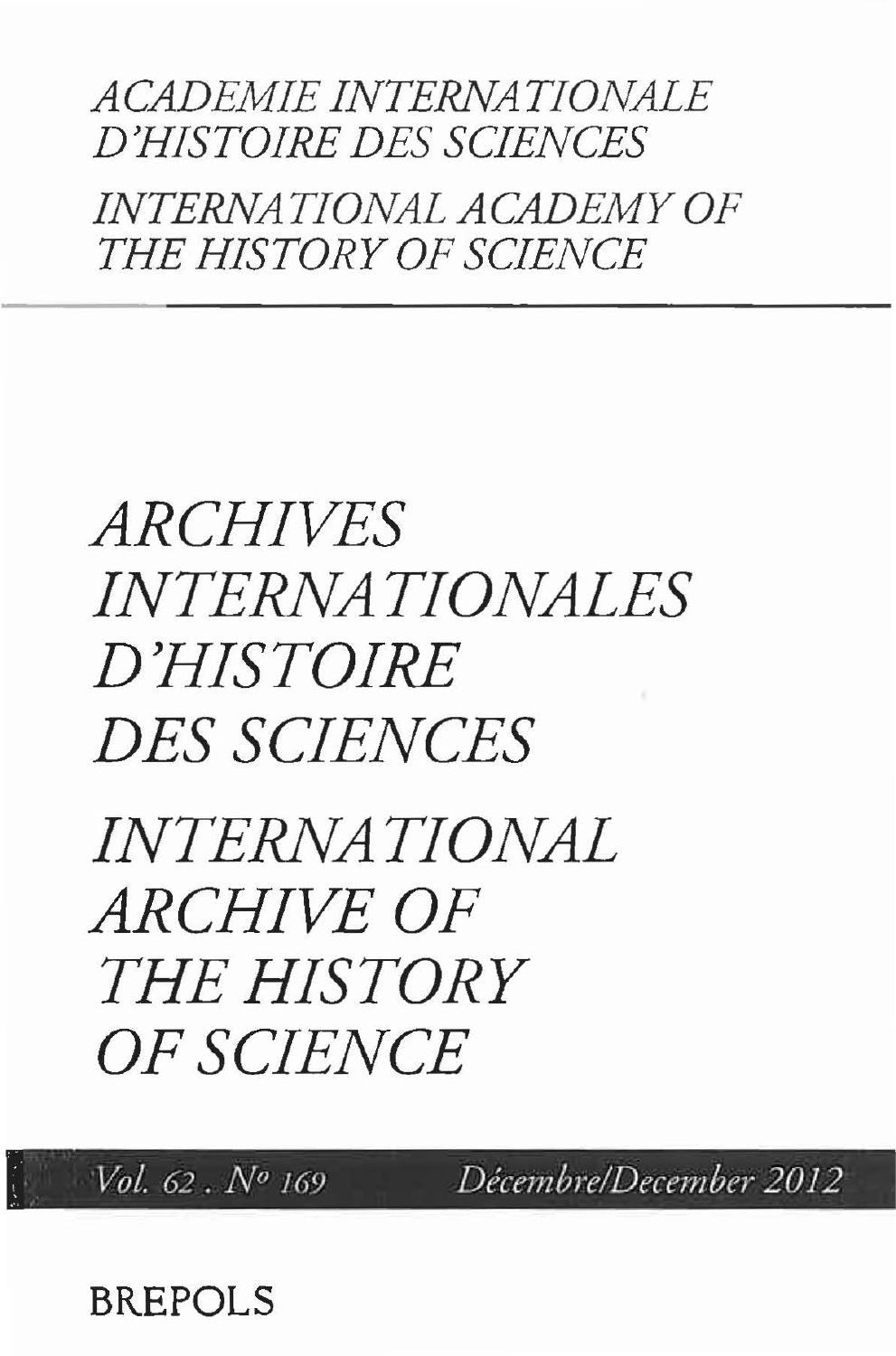in Cairo and is the son of an eminent Turkish scholar, has an intimate knowledge of the rich collection of the Egyptian national library, and he has published extensively on the cultural interaction between Turks and Egyptians in Egypt prior to the period covered in this book. *The Turks in Egypt and their Cultural Legacy*  first appeared in 2006 in Turkish and Arabic and was widely acclaimed not only in academic circles but also by the general readership. The book takes into consideration the place of Turkish language and Ottoman culture among the aristocracy, in administration, and in the Egyptian army. İhsanoğlu examines in detail how well Turkish was taught in Egyptian schools and its place in Egypt's translation program. He offers an overview of Turkish books printed in Egypt and discusses at length the role of the Turkish press as well as translations from Turkish into Arabic that were printed in Egypt. He demonstrates that it would be a mistake to think that the  $19<sup>th</sup>$  century, as a result of the French expedition (1798-1803), and the reform policies of Mohamed Ali Pasha and his successors, who were influenced by European models, brought an end to the influence of Ottoman and Turkish culture. The introduction of the new educational system inspired by the French lycée model and the creation of cultural institutions like the Opera House and the Cairo Museum should not obscure the fact that Turks continued to be present in the army and the administration, and that their role on the cultural scene remained significant.

The English translation by Humphrey Davis is excellent and will now allow a larger number of people to become acquainted with this outstanding contribution to our understanding of how Ottoman and Turkish culture meshed with Egyptian culture.

WILLIAM R. SHEA

JÜRGEN RENN (ed.), *The Globalization of Knowledge in History.* Berlin: Edition Open Access, Pages : xii + 854. ISBN 978-3-8442-2238-8.

The Max Planck Institute for the History of Science has distinguished itself over the years by its ability to engage first-rate scholars in genuinely interdisciplinary research. Thirty-two such scholars have contributed to this volume, which can be hailed as making a major breakthrough in the way knowledge and history interact. The innovative thrust is well described and explained in two introductory chapters, the first by Jürgen Renn and Malcolm D. Hyman, and the second by Jürgen Renn and Helge Wendt. The material in the book is divided into four sections that are not to be considered as watertight but as interlocking. Each section opens with a comprehensive essay by the editor and Malcolm D. Hyman, whose contribution was regrettably limited to the first two of the four essays due to this untimely death. The central theme is that there is only one history of human knowledge. There may have been many false starts, and there were probably many new and promising beginnings that were thwarted, wasted or simply forgot-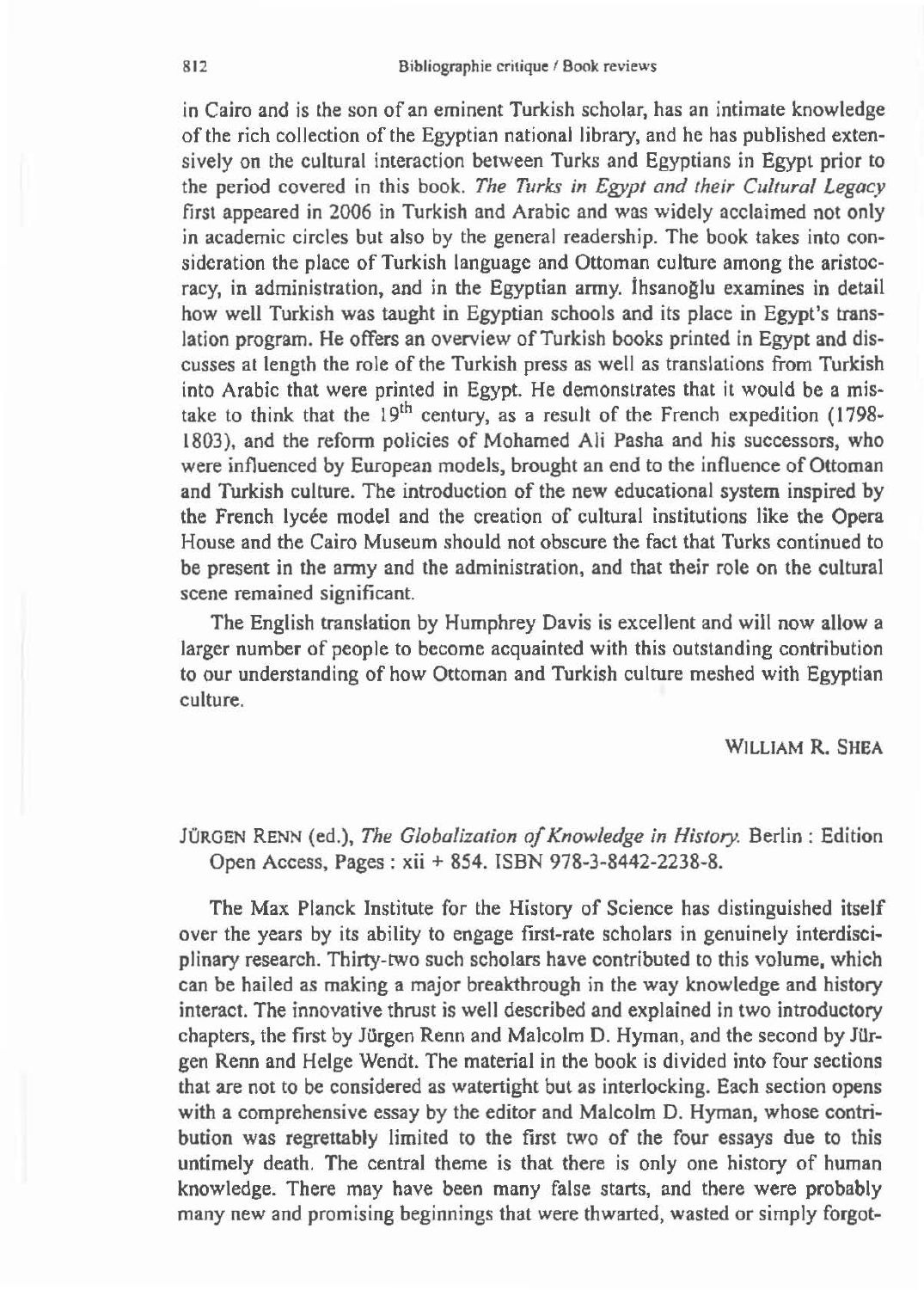ten, but there is a stream of cumulative discoveries that can be seen from a global perspective. We are now all aware that knowledge, whether scientific, technological or cultural is shared globally, but was this always the case? If we are tempted to say, "No", we may wish to pause after having been reminded of the rapid spread of the wheel in prehistory or of Roman law to such diverse areas as the Byzantine Empire and Ethiopia.

Globalization has been much discussed in relation to capital and labour, markets and finance, politics and military power, but it also involves knowledge in more significant ways. The homogenization and universalization that are characteristics of globalization are fraught with dangers as well as opportunities. On the one hand, there is the threat of a standardization of mass culture that would result in a "dumbing down " of linguistic subtlety, political awareness and moral sensitivity. On the other, there is the possibility of creating an increasingly richer network of social relations where diverse belief systems and political institutions would become complementary and could provide a stimulus for devising a more humane society on a worldwide scale.

Comprehensive globalization results from a number of factors such as the migration of populations, the spread of technologies, the dissemination of religious ideas and the emergence of multilingualism. These factors each have their own dynamics and history, and it is the study of their interconnection that enables us to see globalization at work. Historians of science have often focused on *who*  made a discovery *and .when* it occurred rather than on *how* it was rendered possible by the context in which it emerged. In other words, they privileged innovation over transmission and transformation. The essays in this book redress the balance by examining how knowledge is disseminated, enhanced, and occasionally debased. For instance, the transfer of knowledge necessary for producing tools requires a framework of ideas that must be acquired. The late Peter Damerow, who was one of the driving forces behind the globalization project, shows how the powerful tools of writing and arithmetic were constructed and how they rendered possible the transmission of knowledge beyond the immediacy of verbal communication. If systems of knowledge are essential to the organization of epistemic networks in a given social and cultural context, their subsequent restructuration is also of paramount importance. A particularly striking instance is the elaboration of Aristotelian natural philosophy, first in a theological milieu in the Middle Ages, and later in the wake of the scientific revolution in the seventeenth centwy. The outcome did not leave unaffected the intrinsic structures of Aristotelianism but created hybrids that changed the overall history of knowledge at these two different periods of the globalization of strategies of learning.

The relation between specifically scientific knowledge and socio-economic growth is of capital importance. It was mainly in Europe that science and engineering became bedfellows and that a new class of scientists-engineers began to assimilate the know-how of craftsmen. This led them, in turn, to questions the theories they had inherited. But why is science reproducible and transportable *?* Cogent arguments are offered in this book for saying that it is not because of any